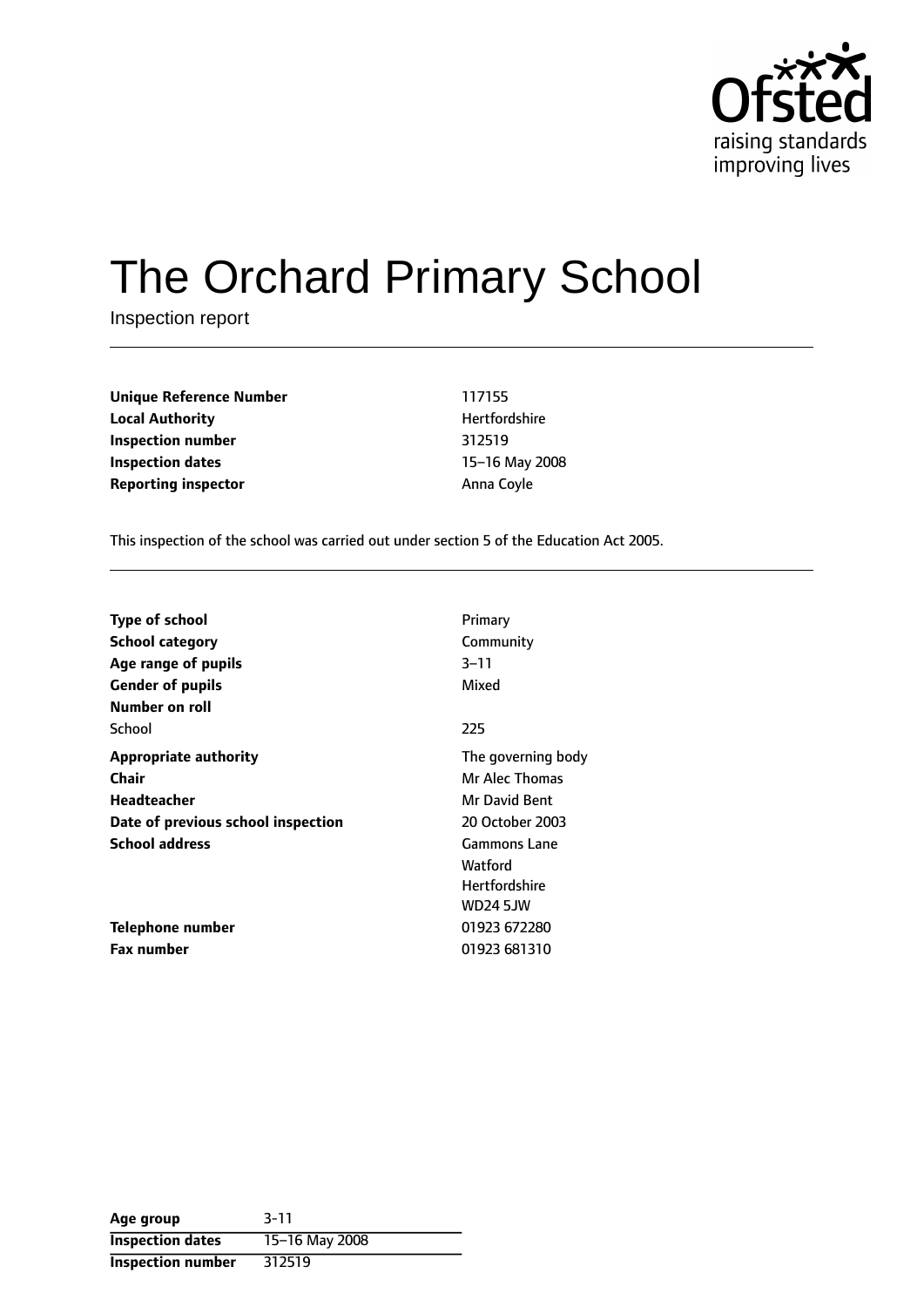.

© Crown copyright 2008

#### Website: www.ofsted.gov.uk

This document may be reproduced in whole or in part for non-commercial educational purposes, provided that the information quoted is reproduced without adaptation and the source and date of publication are stated.

Further copies of this report are obtainable from the school. Under the Education Act 2005, the school must provide a copy of this report free of charge to certain categories of people. A charge not exceeding the full cost of reproduction may be made for any other copies supplied.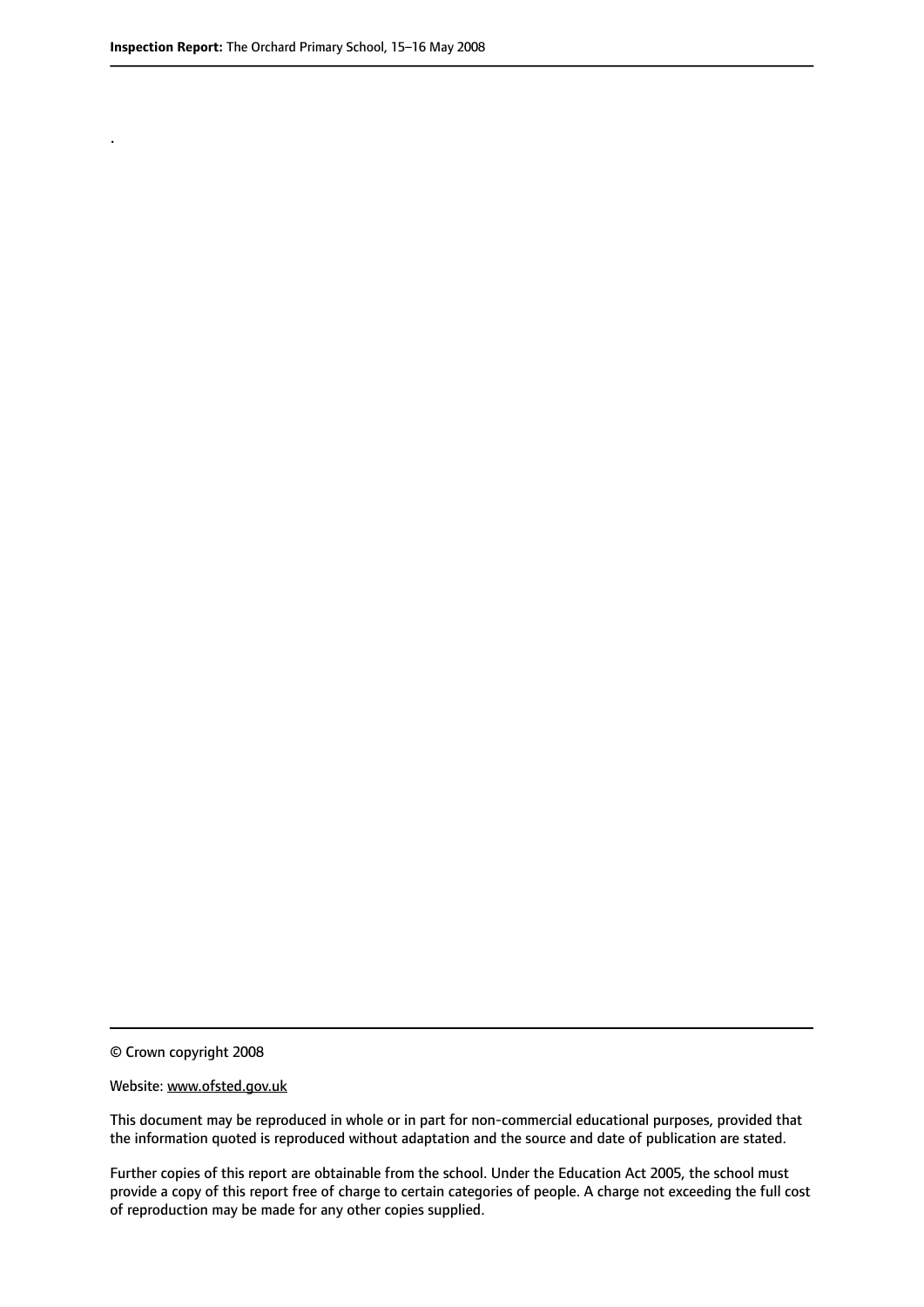# **Introduction**

The inspection was carried out by two Additional Inspectors.

#### **Description of the school**

The Orchard Primary School is of a similar size to most other primary schools and serves the local community of north Watford. The majority of pupils are from White British families. An above average proportion is from minority ethnic groups and many pupils learn English as an additional language. The proportion of pupils identified with learning difficulties is lower than average. The present headteacher is retiring at the end of the academic year and a new headteacher has been appointed for September 2008. The school gained the Active Mark in 2007 and is currently working towards the Healthy Schools award.

#### **Key for inspection grades**

| Grade 1 | Outstanding  |
|---------|--------------|
| Grade 2 | Good         |
| Grade 3 | Satisfactory |
| Grade 4 | Inadequate   |
|         |              |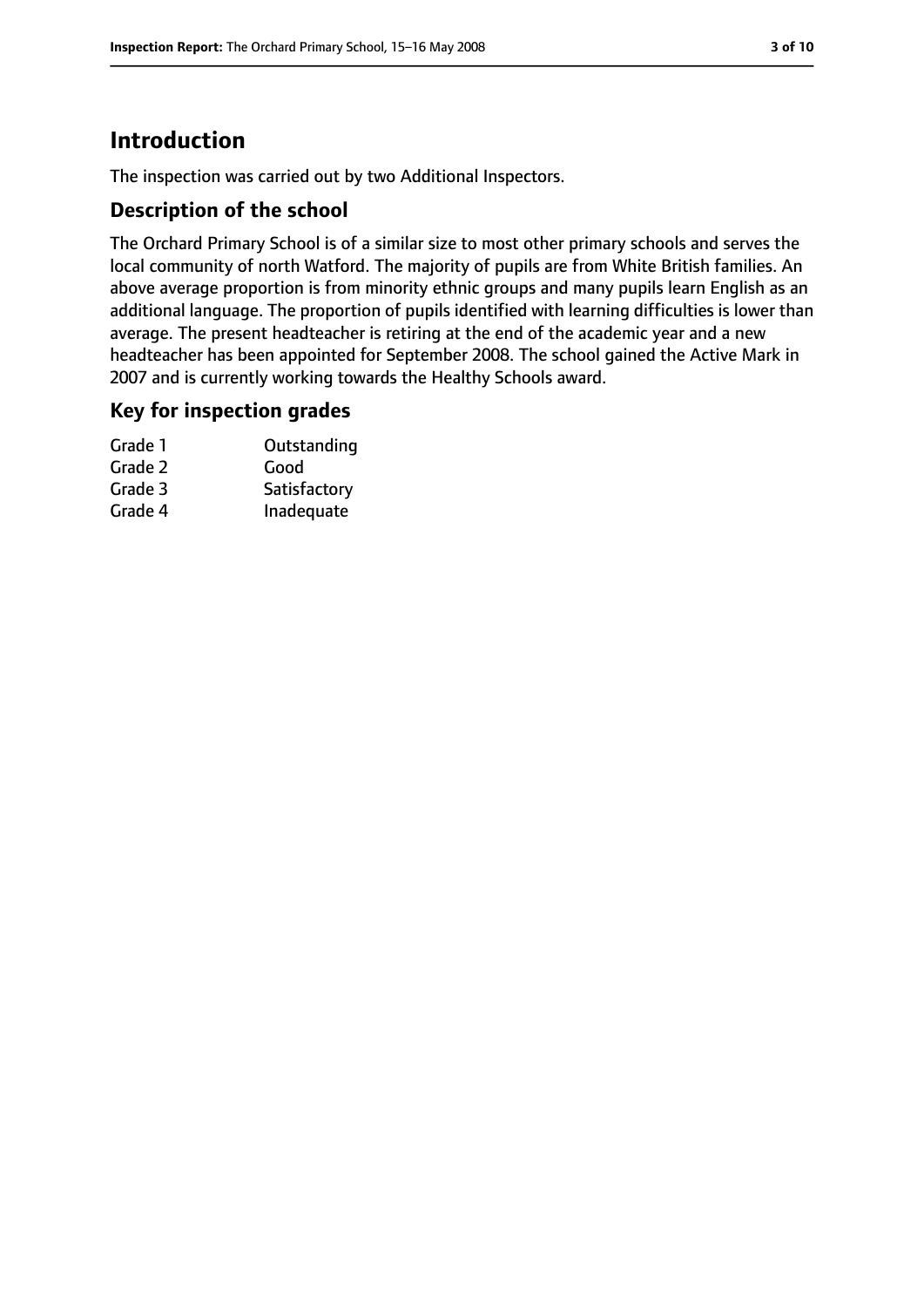# **Overall effectiveness of the school**

#### **Grade: 2**

This is a good school. It judges itself to be effective and the inspectors agree. Parents speak well of the school and praise the quality of education it provides, commenting, 'The credit goes to the school for creating and maintaining such a happy, positive environment for everybody.'

Children get off to a good start in the Foundation Stage and achieve well, and continue to make good progress in Years 1 to 6. In 2007, standards were above average at the end of Key Stage 2 in English and mathematics and well above average in science. They are currently average in Year 6 in all three subjects. Pupils reach good standards in art and design, design and technology and information and communication technology (ICT), which shows good improvement since the previous inspection. Handwriting and the presentation of work are areas for improvement, however, because pupils' skills are not sufficiently developed and there is no whole-school policy or scheme to guide teaching and learning.

Personal development and well-being are good. Pupils enjoy learning and increase their personal skills successfully because they do their best to meet the teachers' high expectations. This results in some excellent attitudes and behaviour amongst the oldest pupils. They know how to stay safe and healthy, and most attend regularly. Staff provide good care, support and guidance so that pupils do well and develop a good sense of responsibility asthey grow, carrying out many jobs to contribute to the community, such as participating in the school council.

The school's good teaching helps pupils to make effective progress. Lessons are often lively and pupils have a good grounding in most basic skills. Teaching assistants make a positive contribution to pupils' learning and the curriculum is planned well. Teachers manage classes effectively, setting a good pace and ensuring that pupils find learning interesting, although marking in some classes does not give pupils enough advice on how to improve their work. Plenty of after-school activities include a wide range of clubs and sports.

The school has improved well since it was last inspected. Good management has led to an increased use of assessment that has helped to maintain standards and increase attendance. This improvement has stemmed from good leadership, management and governance, as well as strong staff commitment. This gives the school good capacity to improve further. Senior leaders are managing the transition period carefully to ensure that the school runs smoothly during the period of the change of headteachers. The roles of the subject leaders are not fully developed to include regular evaluations of provision based on assessments of how well pupils are doing.

## **Effectiveness of the Foundation Stage**

#### **Grade: 2**

Children enter with very limited skills in personal, social and emotional development, and in communication, language and literacy. They make good progress and achieve well because they have good opportunities to increase their skills. Trusting relationships exist between adults and children, and parents value the ease with which children settle into the caring, well-managed environment. As a result, standards are close to those expected nationally in most of the six areas of learning by the end of Reception. Children do particularly well in developing their social skills. This is because the quality of teaching and curricular planning is good and so children become confident enough to make choices and enjoy organised activities. The outdoor area is used well, although the covered area does not extend fully to include the Reception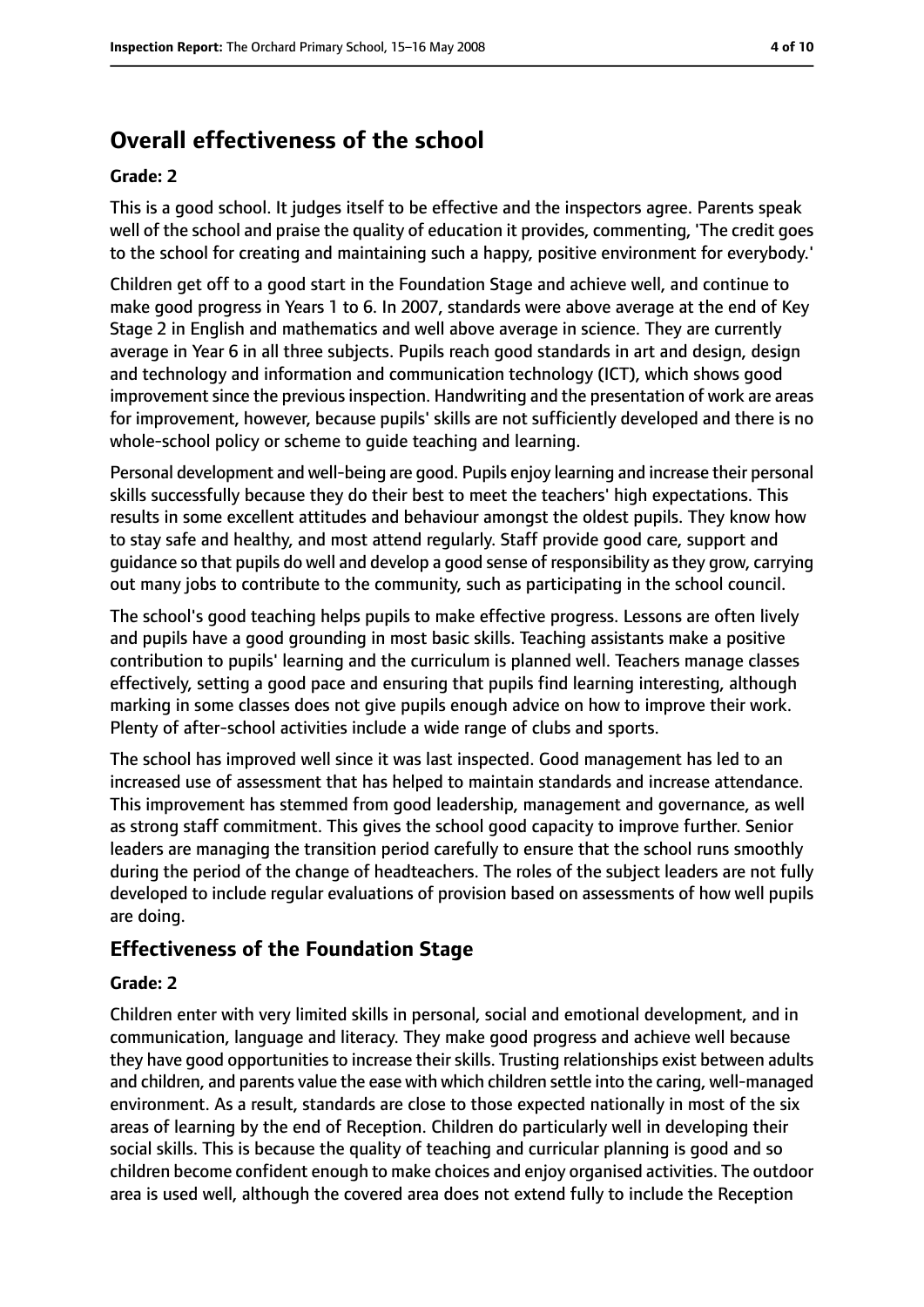area, which limits its use at times. Staff keep a careful watch on how well children are doing and ensure the specialist support for early language learners and those who find learning difficult has a good effect on their progress.

## **What the school should do to improve further**

- Raise standards in pupils' presentation of work by improving their handwriting skills.
- Improve the quality of teachers' marking so that pupils are given advice on how to improve their work.
- Extend the roles of the subject leaders to include regular evaluations of provision that are linked to assessments of how well pupils are doing in each subject.

# **Achievement and standards**

#### **Grade: 2**

Pupils make good progress and achieve well throughout their time in the school. They do well to reach the standards expected nationally by the end of Year 2 in reading, mathematics and science. By Year 6, the results of the national tests show that standards have been maintained well over the last five years and were above average in 2007 at the end of Key Stage 2. They are currently average in Year 6 in English, mathematics and science, and good in art and design, design and technology and ICT. Pupils in Year 6 are making good progress from their starting points. Handwriting standards are inconsistent across the school, exacerbated by poor pencil grip. Pupils who learn to speak English as an additional language do well because they are integrated successfully in activities and supported by caring and knowledgeable staff who do their best to help them. Those who need extra help with their learning are also making good progress and achieve well. The school's good focus on pushing up the achievement of boys is bearing fruit and they are now doing well.

# **Personal development and well-being**

#### **Grade: 2**

Pupils say they enjoy school because, 'Everyone is really friendly and lessons are good'. Pupils' spiritual, moral, social and cultural development is good. Pupils confirm that behaviour is good, although sometimes the enthusiasm of younger pupils spills over into calling out in lessons. Older pupils say that behaviour has improved, and records show a decline in playground incidents. Attendance has improved since the previous inspection and is now good. Effective lessons in personal, social and health education, science and physical education (PE) ensure that pupils have a good knowledge of how to stay safe and lead healthy lifestyles. The good focus on developing literacy, numeracy, ICT and social skills prepares pupils well for the next phase of their schooling and adult life. Increasing opportunities for pupils to take responsibility as school councillors or play leaders equip them well with the skills they need to contribute effectively to their community.

# **Quality of provision**

## **Teaching and learning**

#### **Grade: 2**

The good work of the teachers and teaching assistants meansthat learning moves on effectively. Teachers' excellent relationships with their classes lead to lessons that are based on high expectations of behaviour. Teachers make good use of interactive whiteboards to inspire and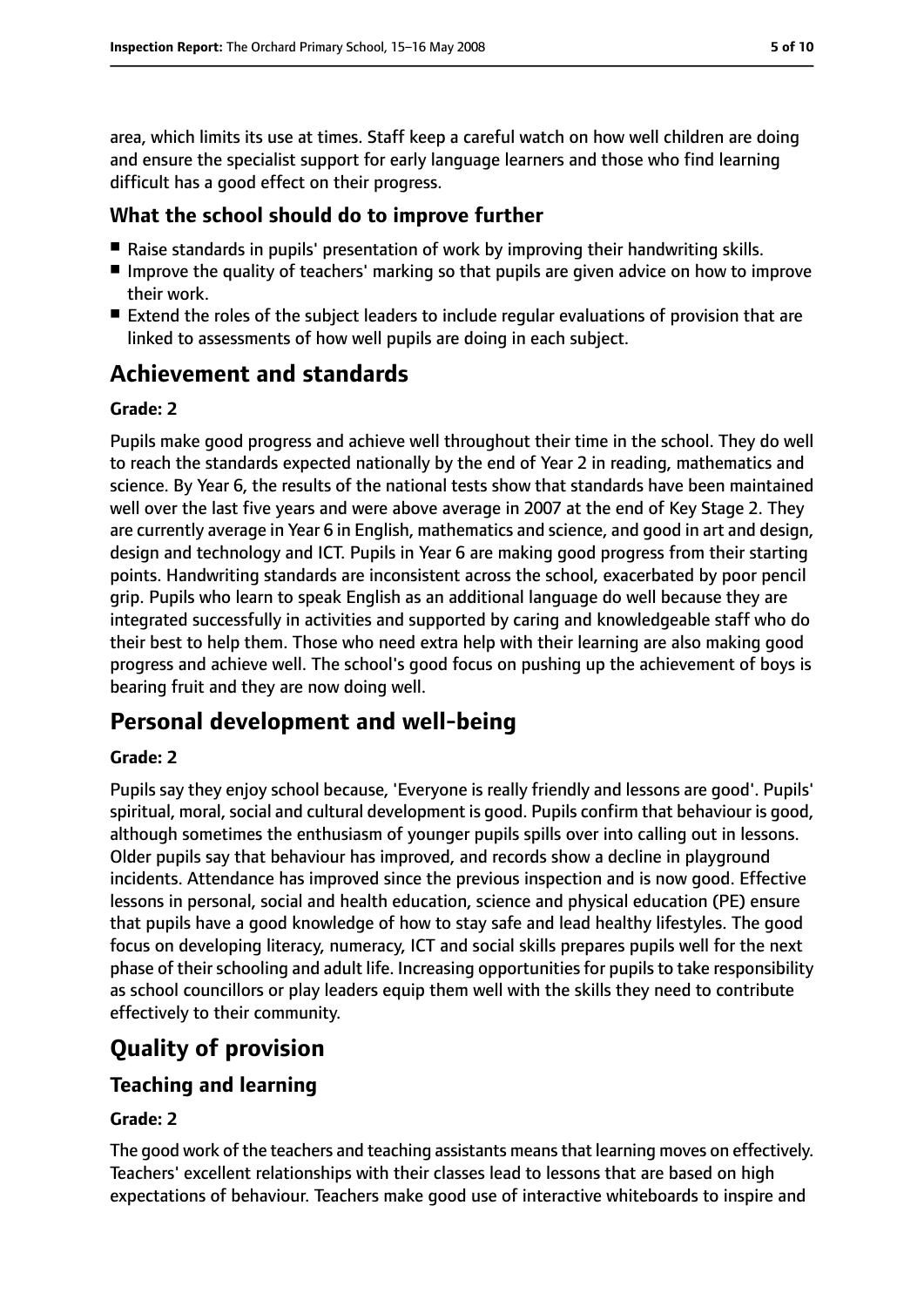set examples for pupils. As a result, levels of enjoyment are often high and learning proceeds at a good pace. Teaching is occasionally excellent at the upper end of Key Stage 2, when lively activities hold the pupils' attention and ensure that they progress exceptionally well, especially in their willingness to participate. Lesson plans state clearly what pupils of different abilities need to learn, particularly for boys and early language learners. Marking is too variable however; it is good in some classes. It is not in others, because it does not give pupils enough clear advice on how to improve their work.

#### **Curriculum and other activities**

#### **Grade: 2**

The school provides an interesting range of activities. It maintains a good balance between subjects, and pupils produce some very effective artwork. Good links with local sports colleges enhance provision for PE, which is popular with pupils. The school provides a good range of after-school clubs and visits related to pupils' studies to help bring learning to life. Teachers make good use of literacy, numeracy and ICT to aid learning in other subjects. For example, pupils in Year 5 used computers to develop their literacy skills and those in Year 1 used them to find out about Victorian homes. The school has worked effectively to improve attendance. The lack of a policy and scheme of work for handwriting means that the presentation of pupils' work is inconsistent and sometimes untidy.

#### **Care, guidance and support**

#### **Grade: 2**

Pupils feel safe and well cared for. They are confident that staff deal well with any concerns or worries that they may have, such as any rare instances of bullying. The required procedures to ensure pupils' protection and welfare are in place. The school has good systemsfor identifying the needs of individuals and providing extra support where it is needed. Effective systems to check how well pupils are learning lead to good progress. Although staff set targets for learning, these are not always well understood by pupils or written up in their books. The school's strong focus on social development leads to a very happy and harmonious school with confident well-adjusted pupils.

# **Leadership and management**

#### **Grade: 2**

The headteacher provides excellent pastoral support for the school. He nurtures the professional development of staff very carefully and encourages them to do well. This dedicated leadership is reflected in the friendly, calm and welcoming nature of the school and the good achievement of the pupils, as well as strong teamwork amongst staff. The headteacher works very well with the deputy headteacher and, together, they are steering the school successfully through its transition period before the headteacher retires. They monitor the quality of teaching and learning closely and evaluate performances accurately. The subject leaders manage their subjects suitably, although they do not conduct their own regular evaluations of pupils' achievements. Governance is good. The governors fulfil their responsibilities conscientiously and actively support the school.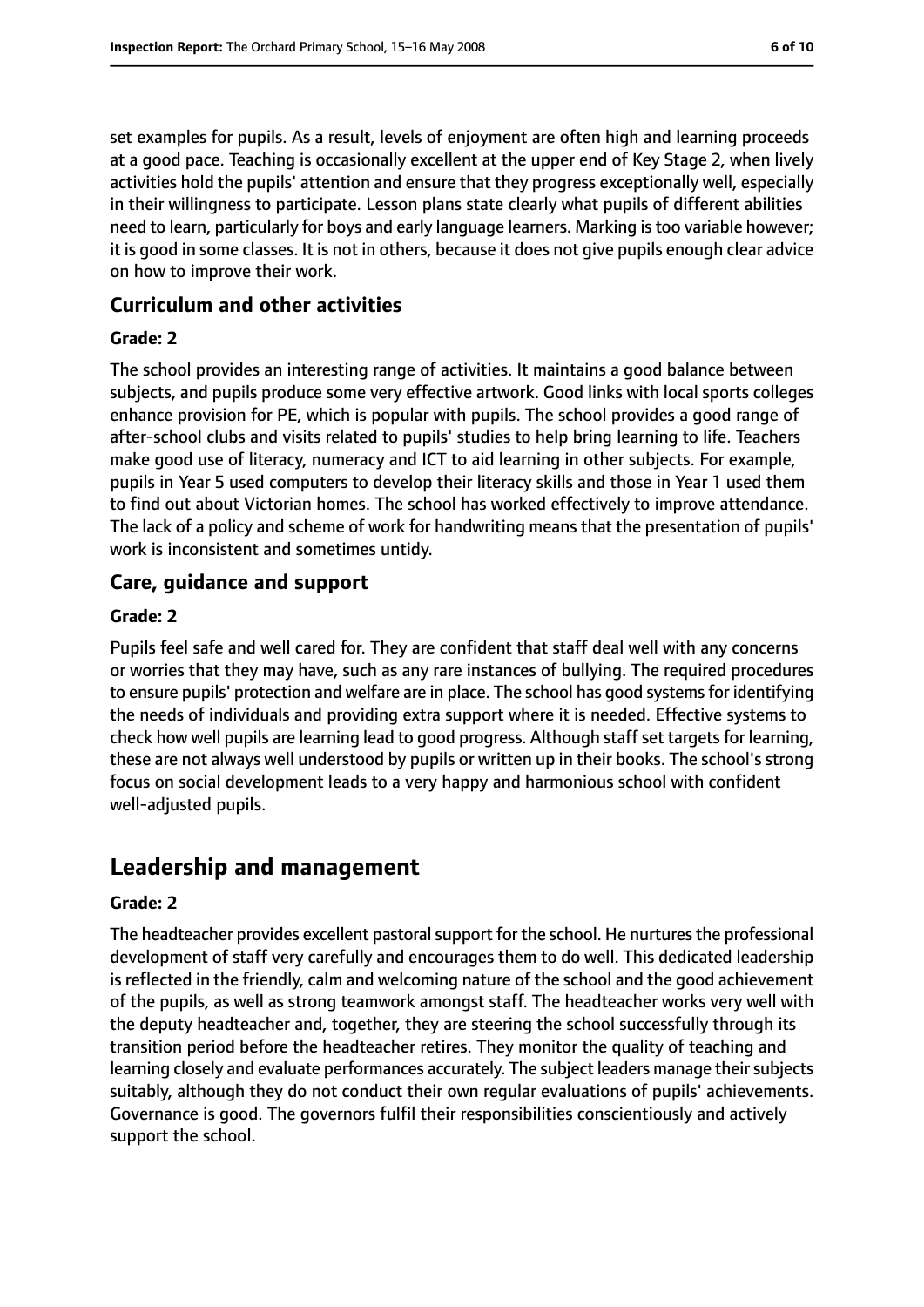**Any complaints about the inspection or the report should be made following the procedures set out in the guidance 'Complaints about school inspection', which is available from Ofsted's website: www.ofsted.gov.uk.**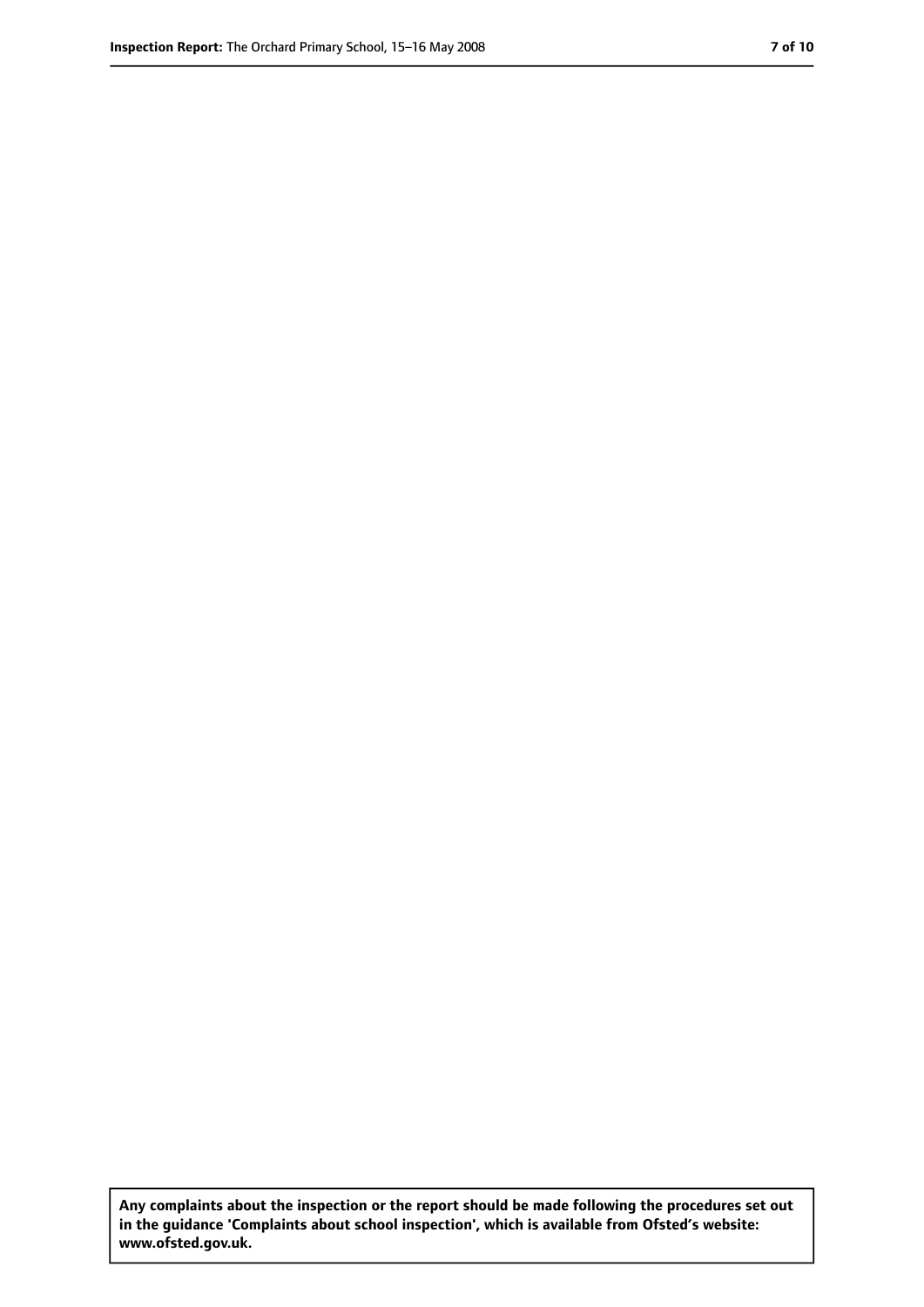#### **Annex A**

# **Inspection judgements**

| $^{\backprime}$ Key to judgements: grade 1 is outstanding, grade 2 good, grade 3 satisfactory, and | <b>School</b>  |
|----------------------------------------------------------------------------------------------------|----------------|
| arade 4 inadequate                                                                                 | <b>Overall</b> |

## **Overall effectiveness**

| How effective, efficient and inclusive is the provision of education, integrated<br>care and any extended services in meeting the needs of learners? |     |
|------------------------------------------------------------------------------------------------------------------------------------------------------|-----|
| Effective steps have been taken to promote improvement since the last<br>inspection                                                                  | Yes |
| How well does the school work in partnership with others to promote learners'<br>well-being?                                                         |     |
| The effectiveness of the Foundation Stage                                                                                                            |     |
| The capacity to make any necessary improvements                                                                                                      |     |

### **Achievement and standards**

| How well do learners achieve?                                                                               |  |
|-------------------------------------------------------------------------------------------------------------|--|
| The standards <sup>1</sup> reached by learners                                                              |  |
| How well learners make progress, taking account of any significant variations between<br>groups of learners |  |
| How well learners with learning difficulties and disabilities make progress                                 |  |

## **Personal development and well-being**

| How good is the overall personal development and well-being of the<br>learners?                                  |  |
|------------------------------------------------------------------------------------------------------------------|--|
| The extent of learners' spiritual, moral, social and cultural development                                        |  |
| The extent to which learners adopt healthy lifestyles                                                            |  |
| The extent to which learners adopt safe practices                                                                |  |
| How well learners enjoy their education                                                                          |  |
| The attendance of learners                                                                                       |  |
| The behaviour of learners                                                                                        |  |
| The extent to which learners make a positive contribution to the community                                       |  |
| How well learners develop workplace and other skills that will contribute to<br>their future economic well-being |  |

## **The quality of provision**

| How effective are teaching and learning in meeting the full range of the<br>learners' needs?          |  |
|-------------------------------------------------------------------------------------------------------|--|
| How well do the curriculum and other activities meet the range of needs<br>and interests of learners? |  |
| How well are learners cared for, quided and supported?                                                |  |

 $^1$  Grade 1 - Exceptionally and consistently high; Grade 2 - Generally above average with none significantly below average; Grade 3 - Broadly average to below average; Grade 4 - Exceptionally low.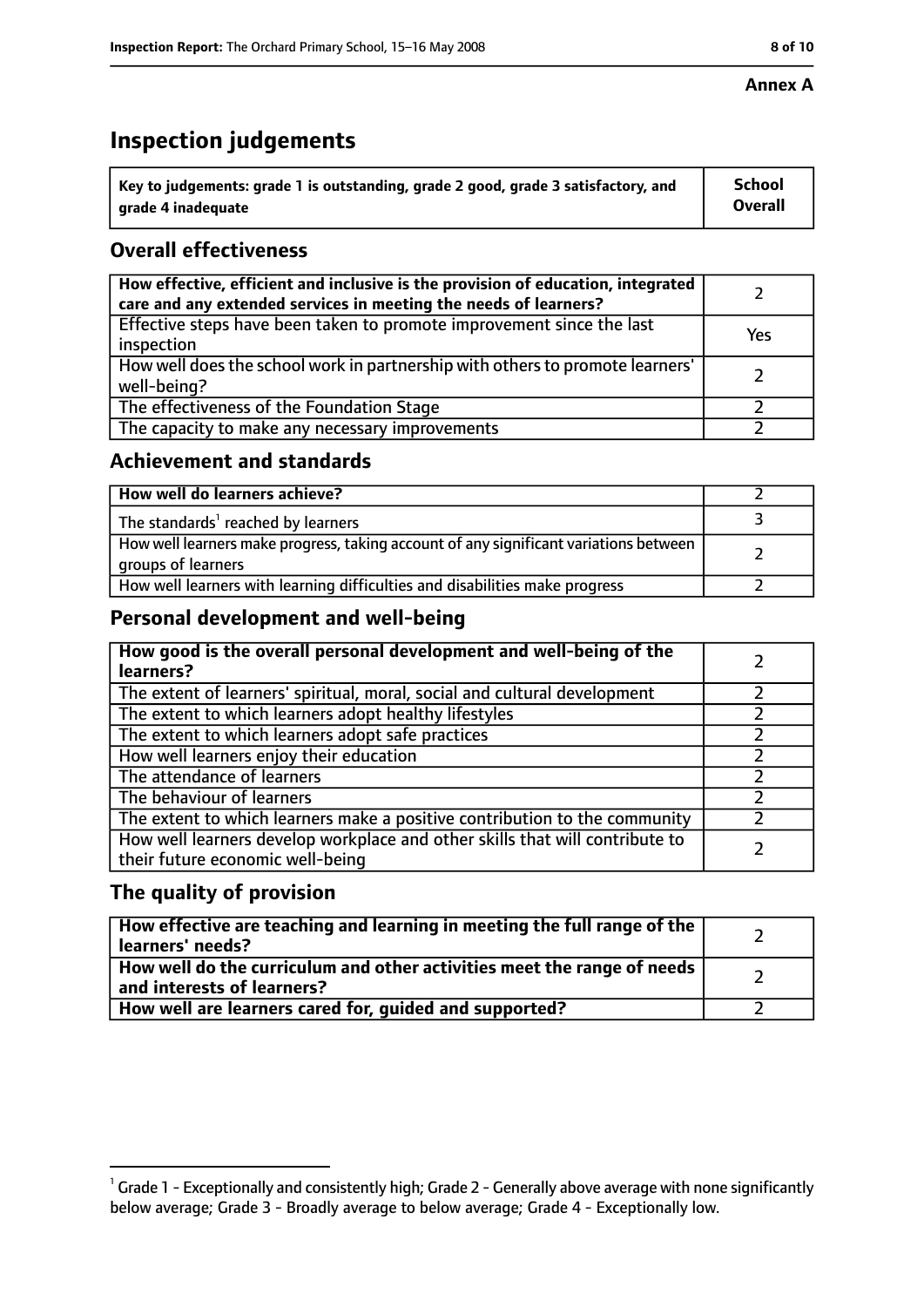# **Leadership and management**

| How effective are leadership and management in raising achievement<br>and supporting all learners?                                              |     |
|-------------------------------------------------------------------------------------------------------------------------------------------------|-----|
| How effectively leaders and managers at all levels set clear direction leading<br>to improvement and promote high quality of care and education |     |
| How effectively leaders and managers use challenging targets to raise standards                                                                 |     |
| The effectiveness of the school's self-evaluation                                                                                               |     |
| How well equality of opportunity is promoted and discrimination tackled so<br>that all learners achieve as well as they can                     |     |
| How effectively and efficiently resources, including staff, are deployed to<br>achieve value for money                                          |     |
| The extent to which governors and other supervisory boards discharge their<br>responsibilities                                                  |     |
| Do procedures for safequarding learners meet current government<br>requirements?                                                                | Yes |
| Does this school require special measures?                                                                                                      | No  |
| Does this school require a notice to improve?                                                                                                   | No  |